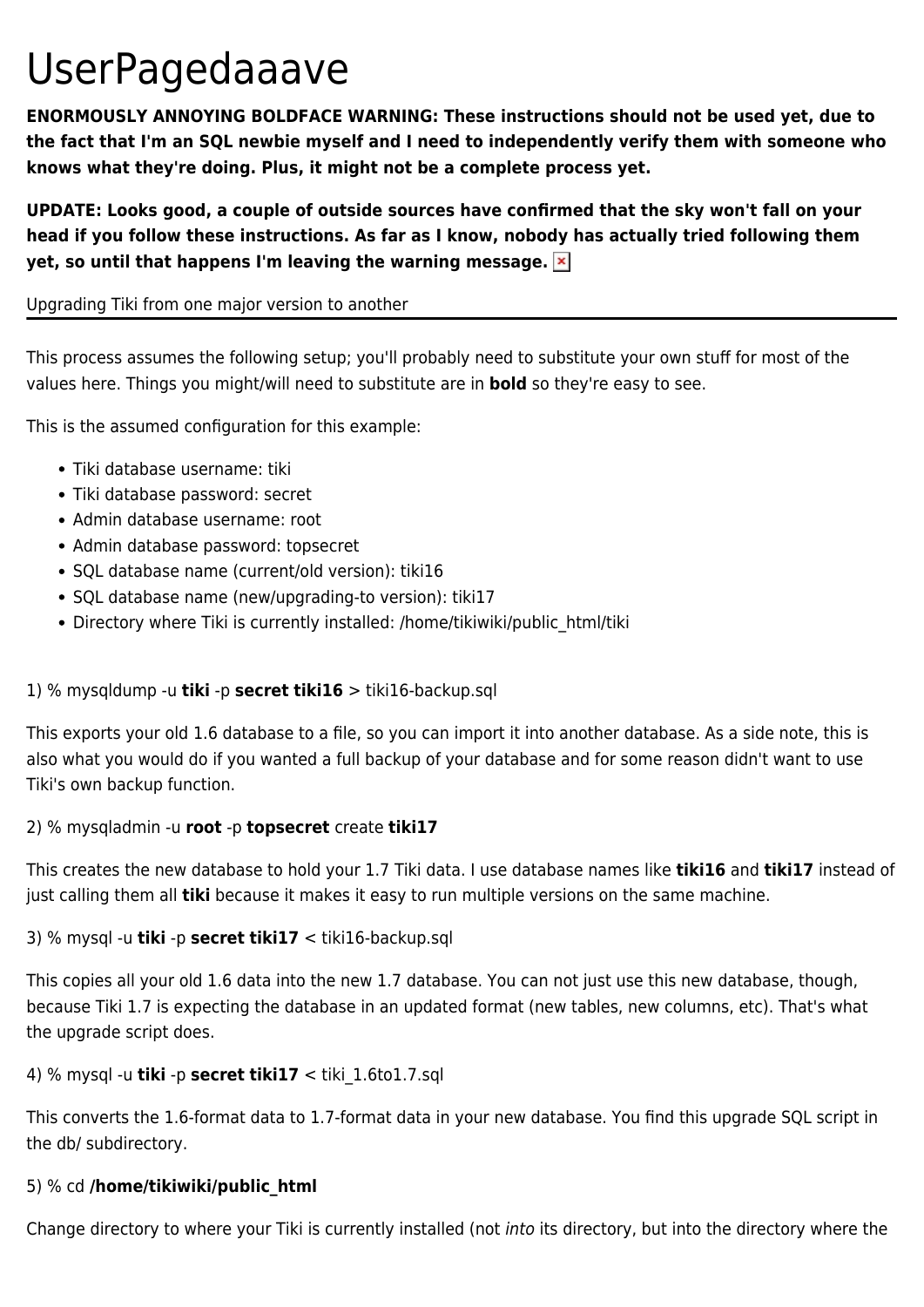Tiki directory is).

#### 6) % mv **tiki oldtiki**

This moves your Tiki directory out of the way, so that when you unpack the new 1.7 archive it doesn't overwrite your current installation.

7) % tar xvjf tikiwiki\_1.7.tar.bz2

Unpack the new Tiki archive. You should now have two directories: one called "oldtiki" with your current installation, and one called "tiki" with the new 1.7 installation.

8) This is the tricky step; you'll need to copy all of your Tiki modifications and stored files over to the same locations in the new "tiki" directory. You can move them rather than copy them if you like, to save time and disk space, but then you're modifying your existing installation, which may or may not cause problems if you have to do a rollback. Here's a checklist of things you may have to migrate:

- If you store your file galleries in a directory instead of in the database, copy that directory over
- If you store your image galleries in a directory instead of in the database, copy that directory over
- If you store your wiki attachments in a directory instead of in the database, copy that directory over
- If you have games installed, copy them over (don't forget the thumbs directory!)
- If you have any customized or completely new themes, copy them over
- If you have any customized or completely new modules, copy them over
- Re-edit "tiki-admin-include-features.tpl" and "tiki-admin include features.php" [under what circumstances would you need to do this? -daaave]
- To preserve images used in wiki pages, move the img/wiki up directory over
- To preserve Galaxia workflow processes, move the lib/Galaxia/processes directory over

Any comments on this from someone who knows how different versions of Tiki react to using each other's file storage directories would be appreciated.  $\overline{X}$  Can you just create directories for these things outside the Tiki hierarchy and just change the pointers rather than move/copy anything? In other words, instead of having something like this:

~/html/tiki/filegallery/

- ~/html/tiki/imagegallery/
- ~/html/tiki/wikiattachments/

...you would just have:

- ~/html/tiki/
- ~/html/filegallery/
- ~/html/imagegallery/
- ~/html/wikiattachments/

You would then point both Tikis at the same set of directories. First question, would this work as an upgrade strategy (in other words, where even though both Tikis would be pointed at those directories, only one Tiki would actually be running at a time, so no problems with multiple Tikis stepping on each other)? Second question, would this actually work in production? In other words, would it be possible to have two (or more) Tikis simultaneously running, all using the same filesystem storage directories? I'm guessing the answer to this second one is no, but I figured it was worth asking.  $\vert \mathbf{x} \vert$